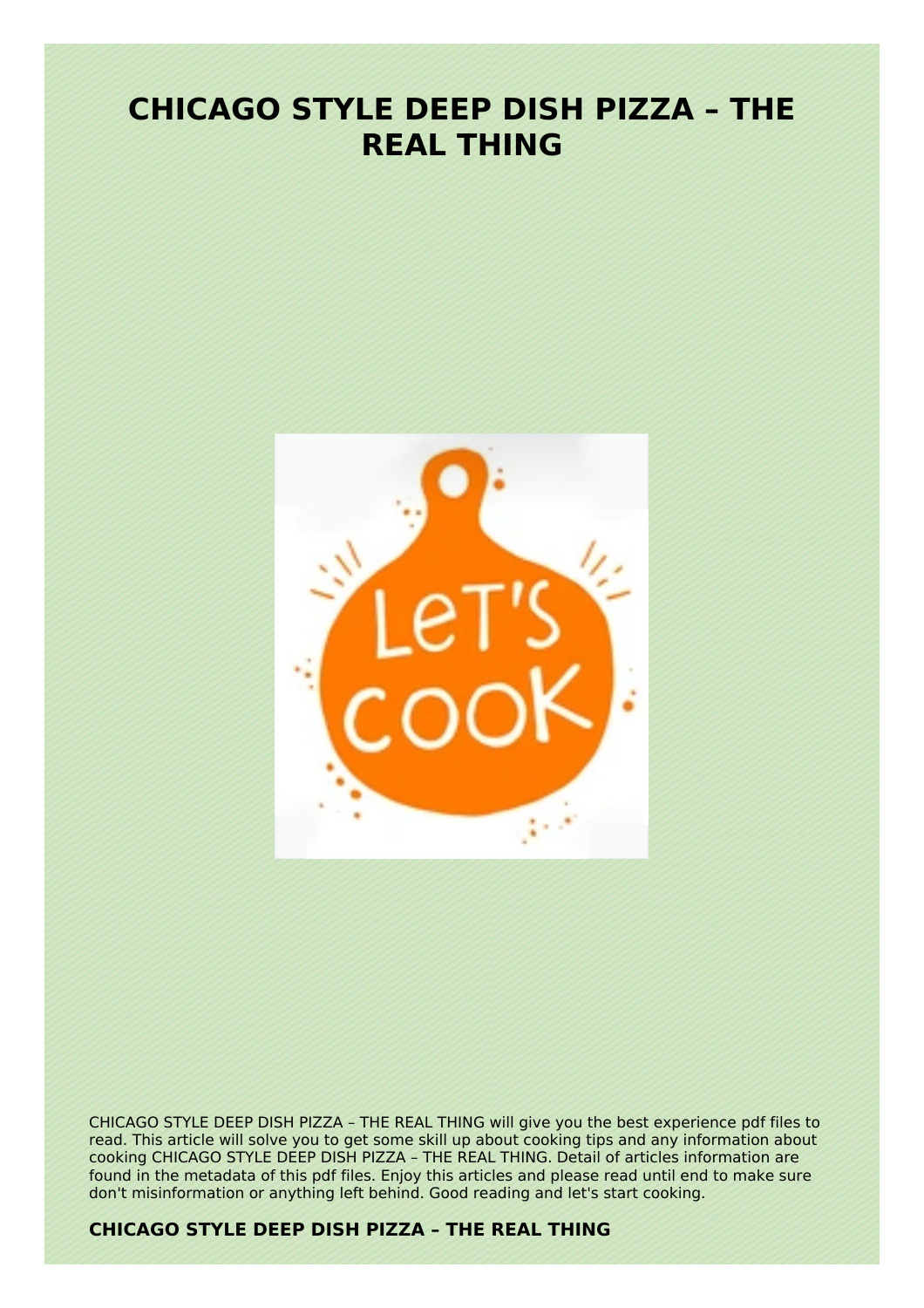Chicago Style Deep Dish Pizza – The Real Thing – www.realdeepdish.com

#### CHICAGO STYLE DEEP DISH PIZZA – THE REAL THING

This recipe should help you achieve the best deep-dish pizza you will ever bake at home. Please take the time to read through the entire recipe before you start. THIS DOUGH RECIPE USES BAKER'S PERCENTAGES, WHICH ARE LISTED IN THE LEFT COLUMN. THE WEIGHTS IN GRAMS LISTED IN THE CENTER ARE MORE ACCURATE THAN THE CUP MEASUREMENTS IN THE RIGHT COLUMN, BUT YOU SHOULD HAVE GOOD RESULTS WITH EITHER. If you don't have a scale, use the approximate measurements on the right (cups, oz, tbsp, etc.)

RECIPE FOR AN AUTHENTIC CHICAGO STYLE 12" ROUND DEEP DISH PIZZA

Dough Ingredients: (This dough is not for tossing.) – pm-dd-dough-calc-TF =  $0.14$ ; HFUTS =  $0.15$ in

#### APPROXIMATE CONVERSIONS

BAKER'S %

WEIGHT

250.3 g

100.0 %

2 cups (about 125 g per cup)

All Purpose Flour You can also replace 15 - 20% of your flour with Semolina (or about 1/4 cup [42g] for the 12" pizza) 1/2 cup plus 1 tablespoon (@ 28.35 g per oz) Water (110 deg. F) 3 Tablespoons (1.5 oz) Corn oil 1 Tablespoon (0.5 oz) Olive oil (Do NOT use extra virgin; IT WILL BURN. Regular or light olive oil is recommended) Active Dry Yeast Fine Sea Salt Sugar 1/2 teaspoon 1/4 teaspoon (optional) 1/4 teaspoon (optional) 50.0 % 16.2 % 5.4 % 0.8 % 0.55 % 0.4 % 1.9 g 1.4 g 1.0 g

125.2 g 40.6 g 13.5 g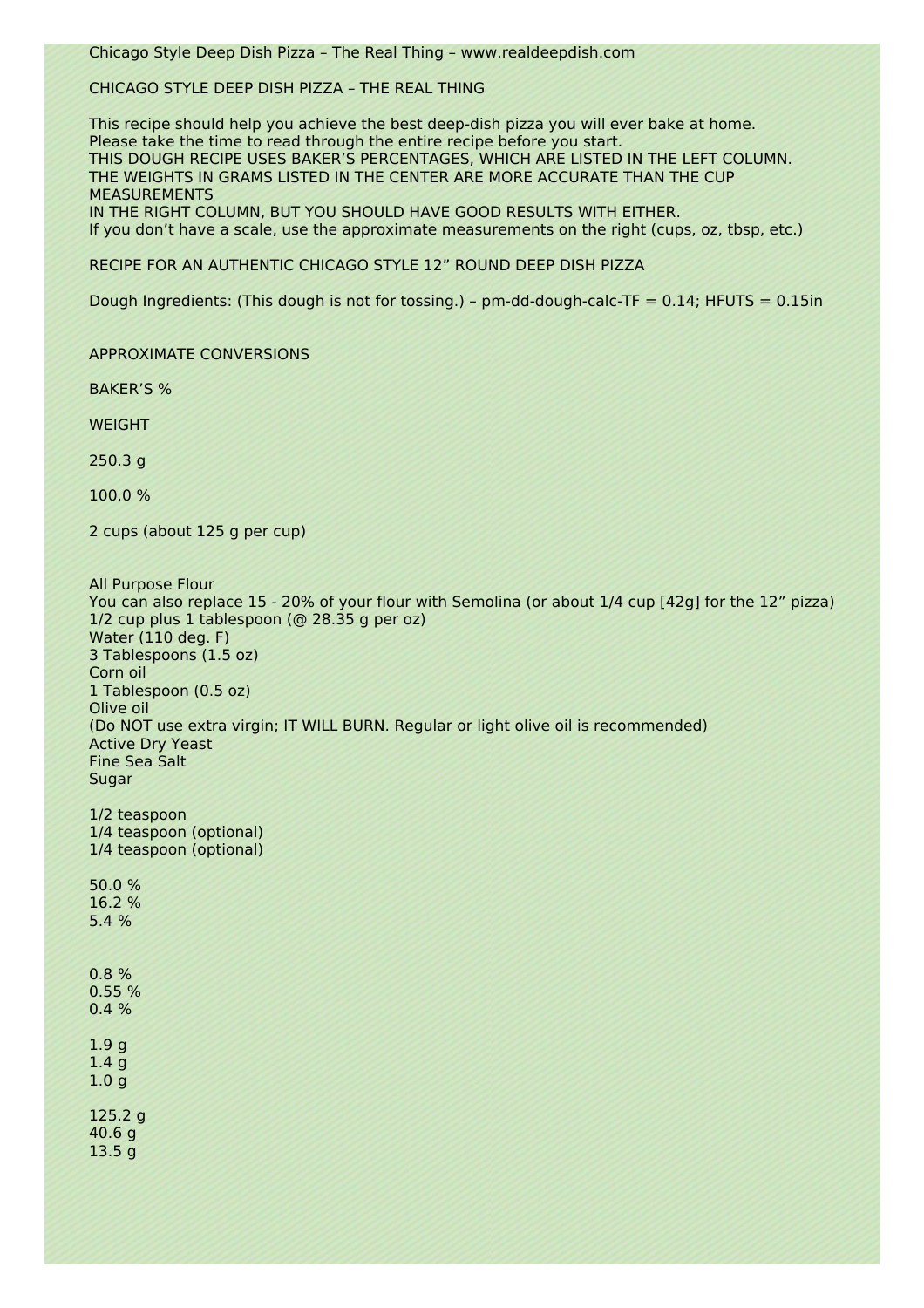Final dough weight should be about 434 grams, give or take a few grams.

Hardware: YOU ARE BAKING, SO PLEASE MAKE SURE YOU HAVE AN OVEN (and a sense of humor). 1 round deep-dish pizza/cake pan - 12" diameter by 2" in height (Aluminized steel or dark non stick - AMCO, Chicago Metallic, etc.) 1 Pizza Stone (optional, but recommended - place stone on bottom oven rack) Fine mesh Strainer and Bowl (for draining excess liquid from tomatoes) Large Spoon or Ladle (for spreading tomato sauce.) Mixer w/dough hook (or a stainless steel/plastic bowl and a strong mixing spoon.) Pan Gripper or Pot Holders Serving/Cutting Spatula. Extra mixing bowls (for rising dough)

Pizza Topping Ingredients: (Brands listed are suggestions, but not necessarily required) Low Moisture Part-Skim Mozzarella Cheese – 12 to 16 oz SLICED (NOT shredded!) You will need enough cheese to cover the bottom of the pizza.

(Stella, Boar's Head, Grande, Polly-O, Kraft, Sargento)

Sweet/Mild Italian Sausage, uncooked – 12 to 16 oz (traditional, but optional)

Many restaurants make their own sausage without fennel. Some stores sell raw Italian sausage with<sup>:</sup>

fennel seed. You can use either kind. If you like spicy, use Hot Italian sausage! (Johnsonville raw sausage is

a good option if you can't find good local sausage)

Crushed Tomatoes –14 to 20 oz (less than one 28oz can)

(Muir Glen Crushed with Basil, San Marzano brand – white label, Escalon 6-in1),

If you like your sauce chunky, use half diced tomatoes and half crushed.

Sweet Basil, dried (optional, some brands of tomatoes already have basil in them)

Pepperoni, sliced (Boar's Head, Hormel, Margherita) – as much as you like (optional)

Other toppings/ingredients (optional): sweet or hot peppers, onions, garlic, olives, spinach, etc. Romano and/or Parmesan Cheese – 1/8 cup grated

www.realdeepdish.com

1

Chicago Style Deep Dish Pizza – The Real Thing – www.realdeepdish.com

Part One: MAKING THE DOUGH (the first 4 steps can also be done by hand) 1) In a mixing bowl, combine the yeast with 110ºF water (add sugar to feed the yeast; optional).

2) When the yeast is fully dissolved, add the oil and a small amount of your AP flour to the mixing bowl.

3) On low speed (1-2), mix until you have a thick batter; next, add the rest of the flour (and salt, if using it).

Continue mixing on low speed until combined.

4) Turn mixer up to medium speed (4-5) and knead for 45-60 seconds or until the dough comes together

into a ball, then STOP. Don't over-knead. Total mixing time should be no more than 2 minutes.

(If you're doing this by hand, it could take a bit longer to knead the dough into a ball.)

5) Place the dough in a bowl (or keep it in your mixing bowl) and cover the bowl with plastic wrap.

6) Put the bowl in a warm place and let the dough rise for 1 to 2 hours (or until dough has doubled).

7) At this point, you can use it immediately

OR punch down the dough and repeat steps 5) and 6) until you're ready to use the dough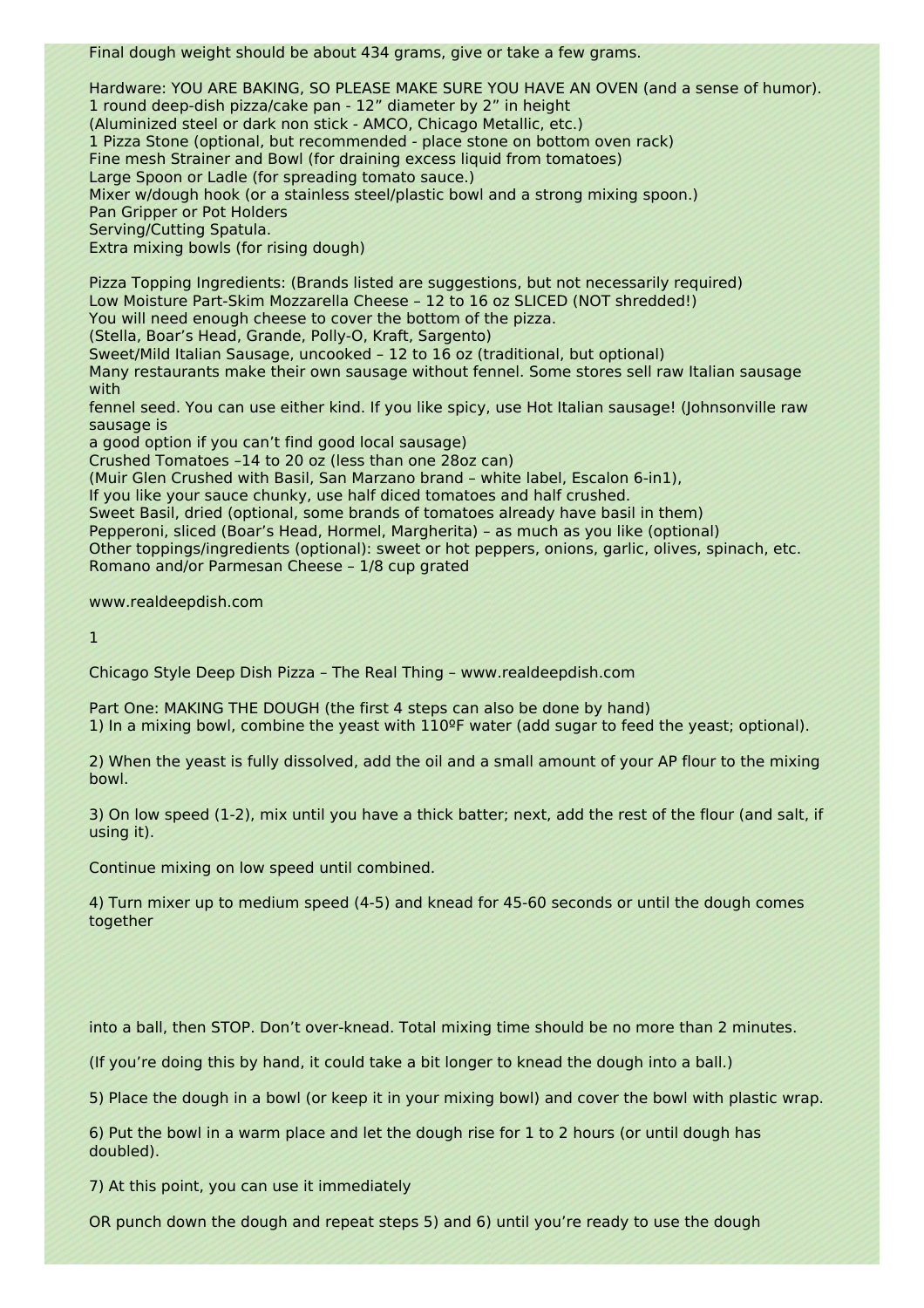OR place it into a plastic zip-top bag and into the refrigerator for 6 to 24 hours.

Part Two: ASSEMBLING YOUR PIZZA

For greasing the pan, you will also need 1/2 tsp Corn Oil, Shortening, or high-heat cooking spray. 1) If you refrigerated your dough, take it out of fridge about 30 to 60 minutes before you make your pie.

2) Using a fine mesh strainer over a bowl, drain any excess liquid from your tomatoes (if necessary).

3) Place a pizza stone in the bottom rack of your oven and preheat your oven to 500 degrees (F).

Do NOT use the "speed-bake" function of your oven.

4) Lightly grease the bottom center (not the sides) of your pan with oil, shortening

or high-heat (grilling) cooking spray.

5) Press out the dough in the pan from center to the edge, as flat and even as possible. The bottom

should be about 1/4 inch thick. Pinch up the sides into a paper-thin lip about 1 to 1-1/2 inches high.

6) Lightly press sliced mozzarella cheese into the dough, overlapping the slices until the entire bottom is

covered. If making an all-cheese pizza, you can add extra cheese if you want, then skip to step 8.

7) Add the Italian sausage: For traditional patty, add small bits of sausage on top of the cheese, pressing

the bits together into a big slab, until the entire bottom is covered, about  $\frac{1}{2}$  inch thick.

8) Add any other ingredient that you want to protect from burning. If you don't like your pepperoni to get

crispy, add it at this time. If adding basil or other herbs and spices, add them now.

9) With a large spoon or ladle, top the pizza with the crushed tomatoes, spreading the sauce from the

center out to the edge until the cheese and other ingredients are completely covered.

You should need less than the full 28 oz can of tomatoes – between 14 and 20 oz.

10) Add other toppings. Pepperoni should be gently pressed into the top of the sauce for a nice char. High

moisture vegetables, like peppers, mushrooms and onions, can be put on top or in the sauce.

11) Sprinkle grated Parmesan/Romano Cheese over the top of the sauce.

12) Turn oven down to 450 and place the pizza pan directly on top of the pizza stone on the lower rack.

Bake for 35-40 minutes, rotating pizza half way thru baking. If your crust or toppings start to char on

top, place a loose sheet of aluminum foil over the top of the pizza for the remaining baking time.

13) Remove from oven, let pizza rest for 5 minutes, then cut & serve on a real plate with a knife & fork.

www.realdeepdish.com

2

Chicago Style Deep Dish Pizza – The Real Thing – www.realdeepdish.com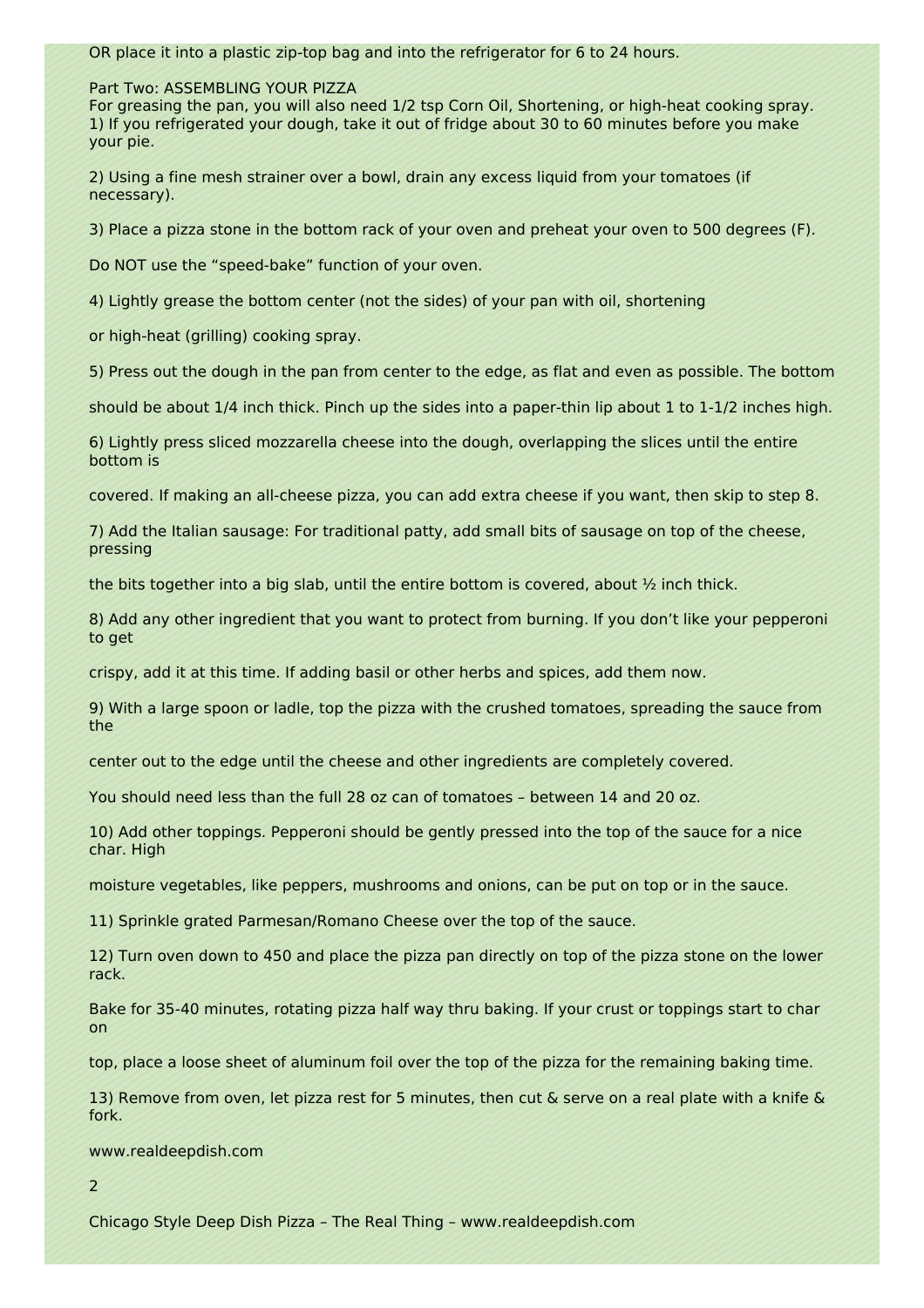#### DOUGH CONVERSIONS FOR OTHER SIZES OF PIZZA ( C O N V E R S IO N S A R E A P P R O X IM A T E )

14" Dough Ingredients: (final dough weight should be about 594 grams, give or take a gram or two)

All Purpose Flour Water (110 deg. F) Corn oil Olive oil Active Dry Yeast Sea Salt/Table Salt Sugar

10" Dough Ingredients: (final dough weight should be about 300 grams)

100.0% 50.0% 16.2% 5.4% 0.8% 0.55% 0.4% 342.4 g 171.2 g 55.5 g 18.5 g 2.7 g 1.9 g 1.4 g

2 and 3/4 cups (about 125 g per cup) 6 oz. (about 3/4 cup @ 28.35g per oz) 4 Tablespoons 1.5 Tablespoons 0.72 teaspoon 0.34 teaspoon (optional) 0.34 teaspoon (optional)

All Purpose Flour Water (110 deg. F) Corn oil Olive oil Active Dry Yeast Sea Salt Sugar

9" Dough Ingredients: (STANDARD CAKE PAN; final dough weight should be about 241 grams)

1.38 cups (about 125 g per cup) 3/8 cup (3 oz. @ 28.35 g per oz) 2 Tablespoons  $= 6.2$  tsp 0.7 Tablespoons = 2 tsp 0.37 teaspoon 0.17 teaspoon (optional) 0.17 teaspoon (optional) 100% 50% 16.2% 5.4% 0.8% 0.55%  $0.4%$ 

172.7 g 86.4 g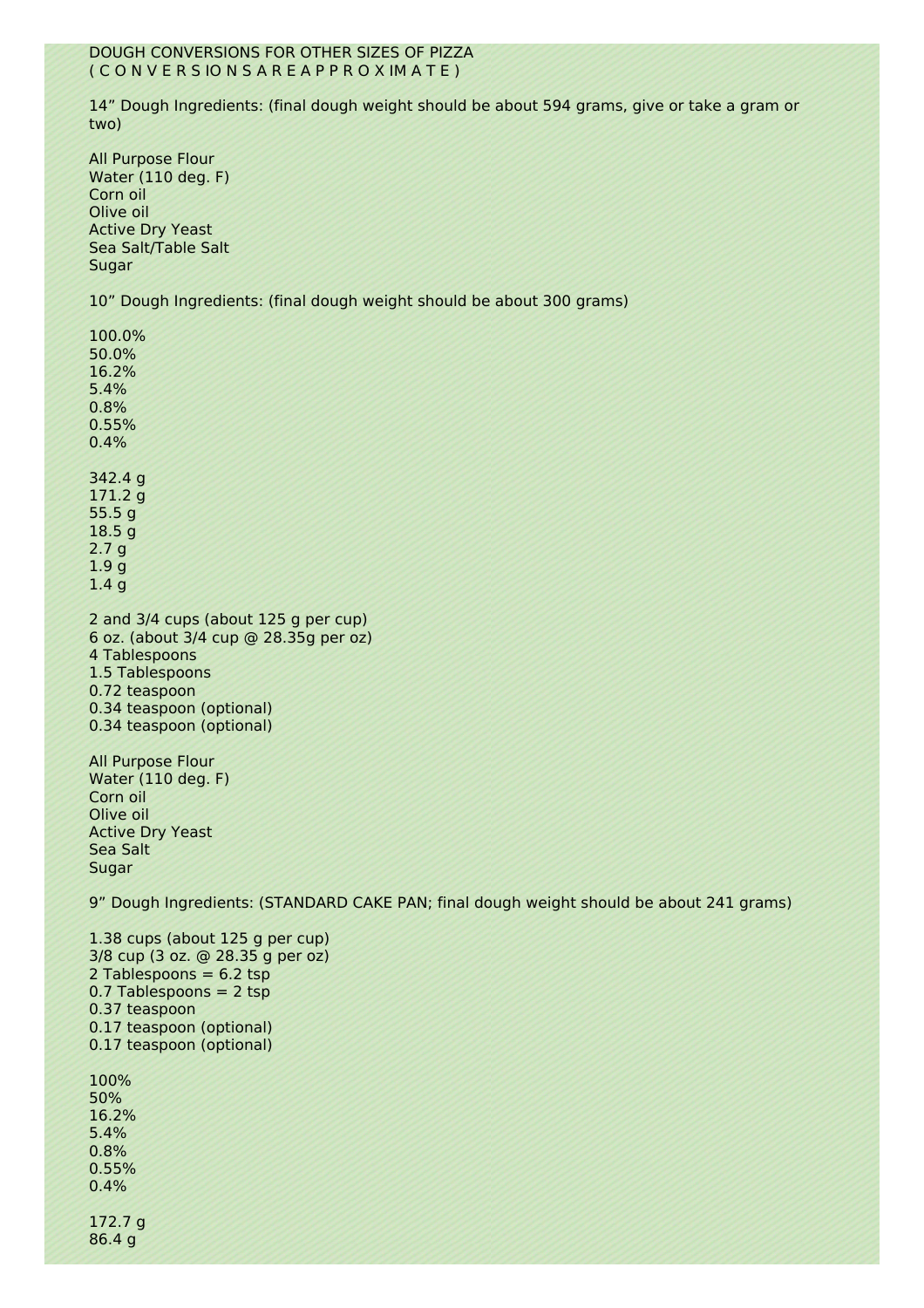| 28.0 <sub>g</sub> |  |
|-------------------|--|
| 9.3 <sub>g</sub>  |  |
| 1.4 <sub>g</sub>  |  |
| 0.9 <sub>g</sub>  |  |
| 0.7 <sub>q</sub>  |  |

All Purpose Flour Water (110 deg. F) Corn oil Olive oil Active Dry Yeast Sea Salt Sugar

8" Dough Ingredients: (final dough weight should be about 190 grams)

100% 50% 16.2% 5.4% 0.8% 0.55% 0.4% 139.2 g 69.6 g 22.5 g 7.5 g 1.1 g 0.8 g 0.6 g 1.11 cups (about 125 g per cup) 1/3 cup (2.5 oz. @ 28.35 g per oz) 1.67 Tablespoons = 5 tsp  $0.6$  Tablespoons = 1.7 tsp 0.29 teaspoon 0.14 teaspoon (optional) 0.14 teaspoon (optional) All Purpose Flour Water (110 deg. F) Corn oil Olive oil Active Dry Yeast Sea Salt Sugar 100% 50% 16.2% 5.4% 0.8% 0.55% 0.4% 109.4 g 54.7 g 17.7 g 5.9 g 0.9 g 0.6 g 0.4 g 0.88 cups (about 125 g per cup)

1/4 cup (2.0 oz. @ 28.35 g per oz) 1.3 Tablespoons  $= 4$  tsp